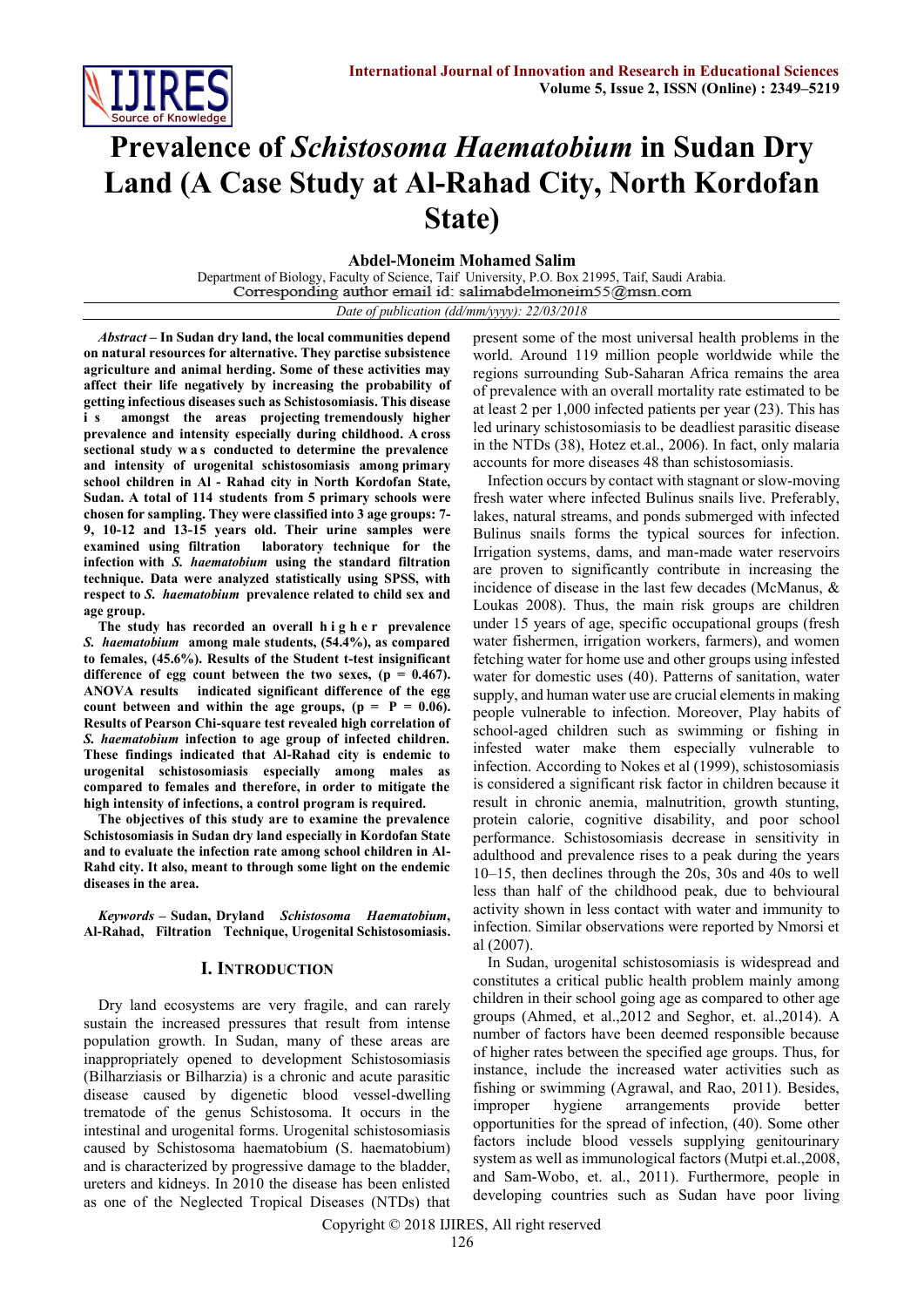

standards and healthcare facilities which are needed for proper control of the disease (Monde, et.al., 2015). Southern Kordofan State lies on the border between Sudan and South Sudan. For more than 20 years, this state was the scene for war between Sudan and South Sudan that drastically affected the social and economic status of the 1.6 million people living in the State. People depend on subsistence agriculture and herding which may intensify infection since the disease associated with poverty and poor living conditions especially among risk group (37) and Elawad 2005). Water is provided mainly from dams, wells, superficial rainwater collections and water pumps. Many water ponds are present and stay wet year-round. The availability of latrines in SK State is very low (less than 20%), and the use of available latrines needs to be improved, (Federal Ministry of Health-Sudan, (2007).) There have been two major reasons for focusing the study in this area of Sudan. Firstly, it has been referred as the most vulnerable areas in the continent of Africa, where a profusion of schistosomiasis has been growing at unprecedented rates (Abou-Zeid, et.al., 2012, and Dahab, and El-Bingawi, 2012). The communities living there are found to be economically stressed and mostly dwell nearby rivers or water streams (Afifi, et.al., 2016). Secondly, there have been only a few studies reported regarding detection of schistosomiasis among the given population (Elfaki, et.al., 2016). Moreover the disease is responsible for extensive morbidity and mortality in up to 90% of severe infections detected in children of the state and thus recognized as one of 10 tropical diseases of most concern to the World Health Organization, (Amin, and Satti 1973, (39) and Amin et al. 2012 and)

The study, therefore aims to bridge the research gap and provides empirical evidences for formulating control programs for urinary schistosomiasis among the inhabitants of the city in accordance to the World Health Organization recommendations. (WHO).

## **II. MATERIALS AND METHODS**

### *Study Area*

The study focused on the area of Al-Rahad city (12°43'0" N, 30°39'0" E, 85 1608 ft above the sea level), located in North Kordofan State, 545 km west of Khartoum, the capital of Sudan, North-East Africa, (Figure 1). It is a junction station on the western line of the national railway network in Sudan and its population amounts to 26,273 according to the last census 2009.

The climate is Semi-desert to subtropical savannah, with average annual rainfall of 400-600 mm. The rainy season lasts for about five months, usually begins in May and reaches its peak in August and continues up until September. One characteristic geographical feature of the area is the absence of rivers. Alternatively; at the west of the Al-Rahad city, there is a huge freshwater body (locally known as Al-Turda) that traverses the locality. Al-Turda is a permanent man-made lake used to store rainwater; its annual storage capacity is 52,000,000 Cubic Meters that are used to secure the City, the 98 villages, and the local farms in the surroundings against the annual 99 threatening of

"Lack of Water" during the critical summer months. 100 Therefore, people in this part of Sudan depend mainly on Al-Turda for 101 drinking, domestic, fishing, animal and agricultural purposes and other water needs.

Throughout many visits to the study area, most of the children were observed to play and swim in Al-Turda after school and in their leisure time. As a result, contact with the water is an absolute necessity for the majority of them, besides that, their living conditions and individual hygienic practices were also poor. So, the populations of the selected schools were representative of the parasitological situation in this area.



Fig. 1. Location Map of Al -Rahd city.

## *Study Population and Subject Selection*

This is a cross-sectional study carried out among school children aged 7-13 years old in Al-Rahad city during three weeks in September 2014. School children were randomly selected from five primary schools in the city. Data were collected with exclusive reference codes given to each participant.. Each child was administered a simple health structured questionnaire to collect social and economic data of the pupils. Information on age, sex, educational background perception, knowledge of symptoms, sources of water supply / mode of transmission and health implications of schistosomiasis were obtained. The class teachers administered the questionnaire to the children in the language (Yoruba or English) he / she understand best. Ethical Approval

The study received ethical clearance from the State government after it, a pre-survey visit to the study area was made during which consultations and discussions were held with local governors, the local community leaders and primary school teachers who were informed about the aims and methods of the study. Inormal seminars were conducted to raise public awareness before sampling commenced.

Informed Consent: verbal informed consent of the school children was obtained after the headmaster of the school had explained the project to the pupils. They were allowed a day to discuss and obtain permission of their parents. Children whose parents or legal guardians objected to their participation were excluded. On the sample collection day the class teacher helped to confirm the consent from the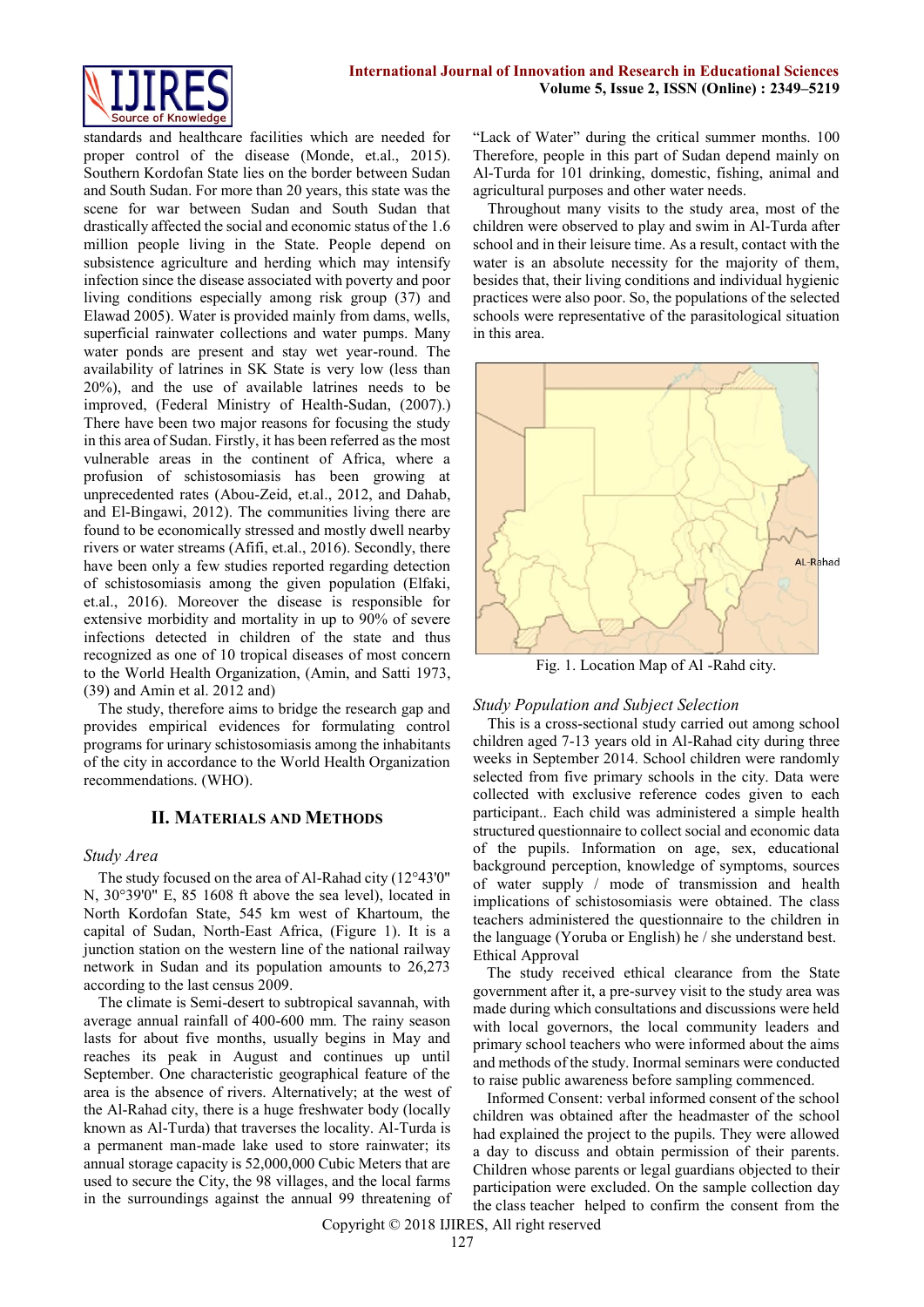

pupils. Moreover, all those who participated in the study were informed that they could withdraw without any penalties, if they were not comfortable with participating. The children who took medication for schistosomiasis three weeks prior to and during the data collection and children who were seriously ill during data collection were also excluded.

# *Collection of Urine Samples:*

Samples were collected in sterile plastic containers each assigned to an individual specific code for the sake of reference and record. The containers had a wide mouth and showed a capacity of 200 ml marked well with the identification numbers. Children were given the autonomy to self-collect their samples. However, they were given brief instructions for careful collection of the samples. They were instructed to collect urine by the mark of 10 ml and tightly cover bottles with the cap. Samples were collected in schools during the day timings precisely 10:00 am to 2:00 pm due to the circadian pattern of egg excretion, i.e. the excretion of eggs is at its peak and may bring expectedly accurate results (Senghor et.al., 2014). The appearance of urine was noted for each sample. Formal saline (3 drops) was added to preserve thesamples and avoid hatching of eggs (Agrawal,2012). The samples collected were 150 immediately stored in the black cellophane bags to avoid contact with the sunlight and were immediately moved to the field laboratory for examination could be performed then and there.

# *Parasitological Diagnosis*

At the field laboratory, about 10 ml of an individual's urine were drawn into a plastic syringe and then discharged through polycarbonate (Nucleopore®) filter (25 mm diameter, 12.0 μm pores) according to the method described previously (Kean,et.al.,1978). The specimens (the filters) were microscopically examined for S. haematobium eggs using the 10 x and 40 x objectives. The examination and egg count was repeated on another portion of the sample. Results expressions were formed through presenting the mean number of eggs for every 10 ml of urine, if more than 50 eggs are present; there is no need to continue the counting. The cases of schistosomiasis were defined as children with at least one S. haematobium egg on microscopic examination of urine. Categorization of the intensity of infection was done according to instructions by (40), i.e. it is based on the egg count contained per 10 ml of urine. These include the non-infected samples (with no eggs), low intensity samples (containing 50 or less eggs per 10 ml), and highly infected samples (with 50 or more eggs per 10 ml). Individuals who tested positive for schistosomiasis infection were treated with praziquantel (Shin Poong, Seoul, South Korea) according to WHO guidelines.

# *Data Analysis*

The Statistical Package for Social Science, (SPSS) was used to analyze the data. . The relationships between the characteristics of infection (prevalence and intensity). The chi-square test was used to test for the vaiance association. ANOVA and the Student test, were used to analyze prevelency and egg count between sex and ade group of infected children.

# **RESULTS**

## *Sample Characteristics*

Classification of sampled groups indicated that 45.6% are between 10-12 , 28.1% is between 13-15 years, and 26.3 % is between 7-9 (Figure 2).



Fig. 2. Percentage of the different age group included in the study at Al-Rahad city during 2014.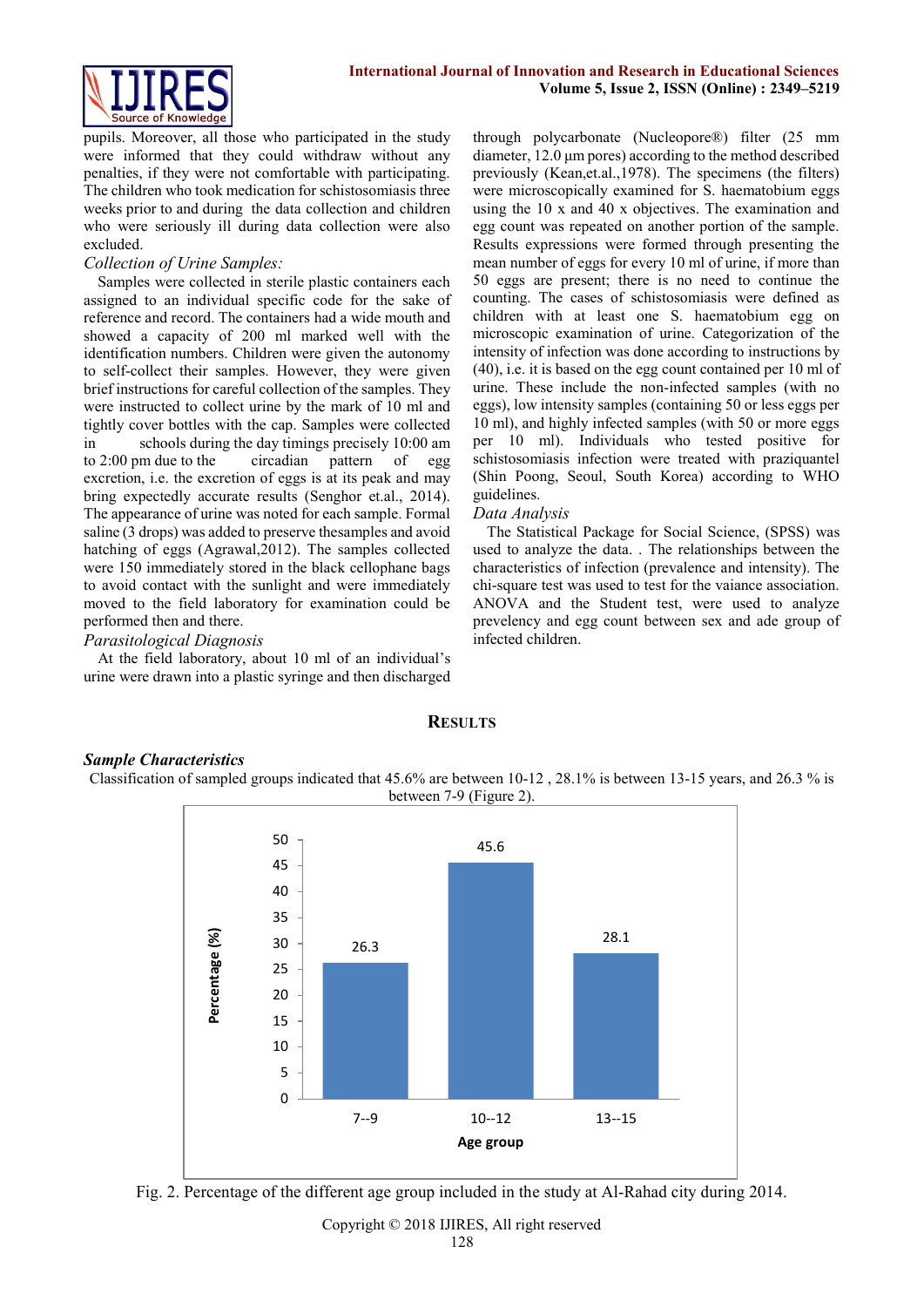

# *Infection:*

Incidence of S. haematobium infection in Al-Rahad city is evaluated in relation to age group of the sampled children. Results obtained illustrated that 45.6% of the encountered infected cases is reported age group 10-12 years. Whereas,28.1 and 26.3% of cases are recorded within the age range13-15 and 7-9 years, respectivly. Gender wise male are shown to get more infection of (54.4%) as compared to females (45.6%), (figure,3).



Fig. 3. Prevalence of S. haematobium according to the infected child sex at Al- Rahad city during 2014

# *S. haematobium's* **egg secretion**

The count of the S. haematobium's eggs secreted in urine samples of the infected children shows significant variations in prevalence of relation to sex. Insignificant variation in intensity of egg secreted in male samples compared to females, (Table1).

Table 1. Value of the student t-test as calculated for egg secretion in relation to the sex of the infected child at Al-Rahad City during 2014

| $C_{\rm UV}$ unime $Z_{\rm U1}$<br>Sex<br>Means |        | $P - value$ |
|-------------------------------------------------|--------|-------------|
| Males                                           | 8.9469 | $0.206$ ns  |
| Females                                         | 9.4533 |             |

\*Significant at P=0.05

## **The impact of age group on** *S. haematobium* **egg count:**

*S. haematobium* egg **count** in relation to the age group of infected children was studied. ANOVA results revealed considerable differences between and within groups. It indicated that the intensity of *S. haematobium* is influenced by both sex and age group. However, the impact of age groups on egg count is insignificant,  $(p= 0.467)$ . A significant difference is found in prevalence between egg count within the age group, (P=0.06), (Table,2). Likewise, *S. haematobium* infection was correlated with age group of infected children*.* Results of Pearson Chi-square test revealed high correlation values as shown in table (3)

Table (2). ANOVA table for Impact infected children age group on S. haematobium egg count at Al-Rahad city during

2014

| Significant difference at $p=0.05$ |                                     |                       |    |                    |     |         |  |  |  |  |  |
|------------------------------------|-------------------------------------|-----------------------|----|--------------------|-----|---------|--|--|--|--|--|
|                                    | Egg count                           | <b>Sum of Squares</b> | df | <b>Mean Square</b> |     | Sig.    |  |  |  |  |  |
|                                    | Between Groups                      | 4.964                 |    | 2.482              | 766 | .467ns  |  |  |  |  |  |
|                                    |                                     |                       |    |                    |     | $0.06*$ |  |  |  |  |  |
|                                    | Within Groups Total 359.827 364.791 |                       |    | 3.242              |     |         |  |  |  |  |  |

Table 3: Pearson Chi-square test for *S. haematobium* infection and age group at Al-Rahad city during 2014

| Chi-Square Tests                    | Value     | Df  | Asymp. Sig. (2-sided) |
|-------------------------------------|-----------|-----|-----------------------|
| Pearson Chi-Square Likelihood Ratio | 7.748     | 221 | 0.021                 |
| Linear-by-Linear Association N of   | 7.926     |     | 0.019                 |
| Valid Cases                         | 7 678 114 |     | 0.006                 |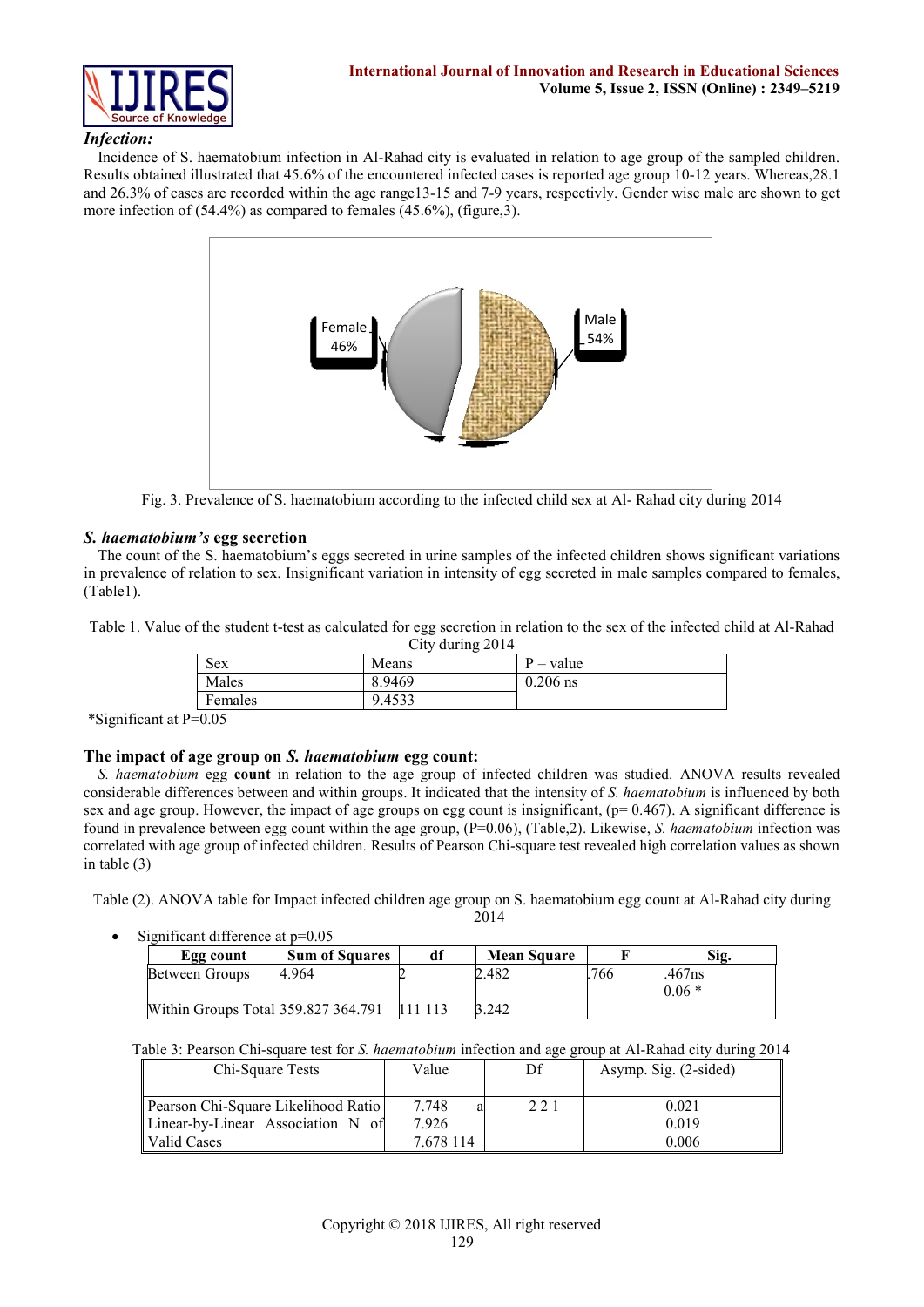

### **DISCUSSION**

The study recorded an overall prevalence of S. haematobium infection from selected age grouped children at Al-Rahad city during 2014. It was found that indicated that 45.6% of the sampled cases are from 7-9 years old. Also, infected males exceeded female ones. These results were in conformity of earlier studies conducted by (Senghor, et.al.,2014; Dahab,et.al.2012; Liao,et.al.2011; Abou-Zeid, et.al.,2013 and Deribe, et.al.,2011). These authors claimed that impacts of child age in relation to susceptibility of infection with S. haematobium. On the other hand, these findings disagreed with that of Ekpo,et.al.,(2010), who indicated insignificant differences in intensity of infection with the child age. This could be as ascribed to the impact of environmental hygiene condition that might exist among the study groups. Similar observations were made by Naphtali, et.al.,(2017),who correlated infection with S. haematobium to primary school children age group and parent education. Elias, et.al. (1994), formerly observed increased prevelance of S. haematobium within younger age group in a study in the Rahad irrigated scheme, Sudan.

This study also revealed that males had higher prevalence rates of infection than the females. This agreed with Shashie, et al. (2015), who indicated that males showed the highest infection intensity of infection than females. They attributed their findings to the fact that . male children have more affinity to be infected than females because they are engaged in water contact activities that necessitated them to be in direct contact with water bodies. These activities include farming ,fishing, bathing, and watering cattle. The results are in line with findings of (Risikat, and Ayoade,2012), but in contraction with those of Gyuse,et.al.,(2010). And Dabo, et.al.,(2010).

The count of the S. haematobium's eggs secreted in urine samples of the infected children shows significant variations in egg secretion of relation to sex. Insignificant variation in intensity of egg secreted in male samples compared to females. These results could be ascribed to the differences in the male and female intensities of infection, which may reflect the degree of sensitization and host response to the invading parasites as well as the extent of worm burden in the individual subject. This result is in accordance with

### **CONCLUSION**

In Sudan the risk for *S. haematobium* is widespread in the different regions and school age children were at a higher risk of *S. haematobium* infection than the other age groups. Due to many factors such as higher rates of water activities, anatomical vasculature supplying genitourinary structures and immunological factors, school-aged children are the group at highest risk of contracting *S. haematobium* infection, Mohammed,(2006).

A field survey was carried out to study prevalence schistosomiasis in Sudan dry land with respect to the incidence among school children in Al-Rahd city. A higher prevalence of the infection was detected among male children than females. Also, higher prevalence was observed among children aged 10-12. A higher egg activity occurred among male children as compared to females. It is apparent that one way of reducing the disease prevalence is through minimizing the contact of the children with the infected water .sources. Also, treatment of children with higher intensity of schistosomiasis may be applied through large-scale chemotherapy. Provision of a piped water the residential area is a prerequisite to prevent childern from contracting the infection.

## **REFERENCES**

- [1] Abou-Zeid AH, Abkar TA and Mohamed RO. (2013). Schistosomiasis infection among primary school students in a war zone, Southern Kordofan State, Sudan: a cross-sectional study. BMC public health, 13: 643-650.
- [2] Abou-Zeid AHA, Abkar TA, Mohamed RO. (2012). Schistosomiasis and soil-transmitted helminths among an adult population in a war affected area, Southern Kordofan state, Sudan. Parasite Vectors, 5: 133-147.
- [3] Afifi A, Ahmed AAA, Sulieman Y and Pengsakul T. (2016).Epidemiology of Schistosomiasis among Villagers of the New Halfa Agricultural Scheme, Sudan. Iran J. Parasit., 11(1): 110-115.
- [4] Agrawal MC, Rao VG. (2011). Indian Schistosomes: A Need for Further Investigations. J. Parasitol Res. 250868-250877.
- [5] Agrawal MC. (2012).Schistosomes and Schistosomiasis in South Asia. Springer India; p. 187-213.
- [6] Ahmed AM, Abbas H, Mansour AF, Gasim G, Adam I: (2012). Schistosoma haematobium infections among schoolchildren in central Sudan one year after treatment with praziquantel. Parasit Vectors, 5:108-117.
- [7] Am J Trop Med Hyg 60(4):556-65<br>[8] Amin, M. and Satti, M. 197.
- Amin, M. and Satti, M. 1973. A General Review on Schistosomiasis in the Sudan.
- [9] Amin, M., Swar, M., Kardaman, M., Elhussein, A., Nouman, G., Mahmoud, A., Appiah, A. Babiker, A. and Homdeida, M. 2012.Treatment of pre-school children under 6 years of age for schistosomiasis: safety, efficacy and acceptability of praziquantel. Journal of Medical Sciences, .7: 67-76
- [10] Dabo A, Badawi HM, Bary B. and Doumbo OK. (2011). Urinary schistosomiasis among preschool-aged children in Sahelian rural communities in Mali. Parasit. vectors, 4: 21-27.
- [11] Dahab TO and El-Bingawi HM. (2012). Epidemiological survey: *Schistosoma haematobium* in schoolchildren of White Nile areas, Khartoum.
- [12] Deribe K, Eldaw A, Hadziabduli S, Kailie E, Omer MD, Mohammed AE,. (2011). High prevalence of urinary schistosomiasis in two communities in South Darfur: implication for interventions. Parasit Vectors, 4: 14-23.
- [13] Ekpo UF, Laja-Deile A, Oluwole AS, Sam-Wobo SO, Mafiana CF. (2010)
- [14] Elawad, K.H . 2005. The Prevalence of Schistosomiasis among primary School Children in Barakat area- Gezira State. M.Sc. University of Khartoum Faculty of Public and Environmental Health , Department of Epidemiology
- [15] Elfaki TEM, Arndts K, Wiszniewsky A, Ritter M, Goreish IA., Misk El Yemen A,. (2016). Multivariable Regression Analysis in Schistosoma mansoni- Infected Individuals in the Sudan Reveals Unique Immunoepidemiological Profiles in Uninfected, egg+ and Non-egg+ Infected Individuals. PLOS Negl Trop Dis, 10(5): e0004629-0004637.
- [16] Elias,E., Daffalla,A.,Lassen,JM., Madsen,H. and Christensen,NO.(1992). *Schistosoma haematobium* infection patterns in the Rahad Irrigation Scheme, Sudan. ACTA Tro.  $58(2):115-25.$
- [17] Federal Ministry of Health-Sudan, (2007). The Sudan Household Health Survey. Report from the Federal Ministry of Health., 106- 121. Available from: [http://reliefweb.int/report/sudan/sudan](http://reliefweb.int/report/sudan/sudan-household-and-health-survey-second-round-2010-summary-report)[household-and-health-survey-second-round-2010-summary](http://reliefweb.int/report/sudan/sudan-household-and-health-survey-second-round-2010-summary-report)[report](http://reliefweb.int/report/sudan/sudan-household-and-health-survey-second-round-2010-summary-report)

Copyright © 2018 IJIRES, All right reserved